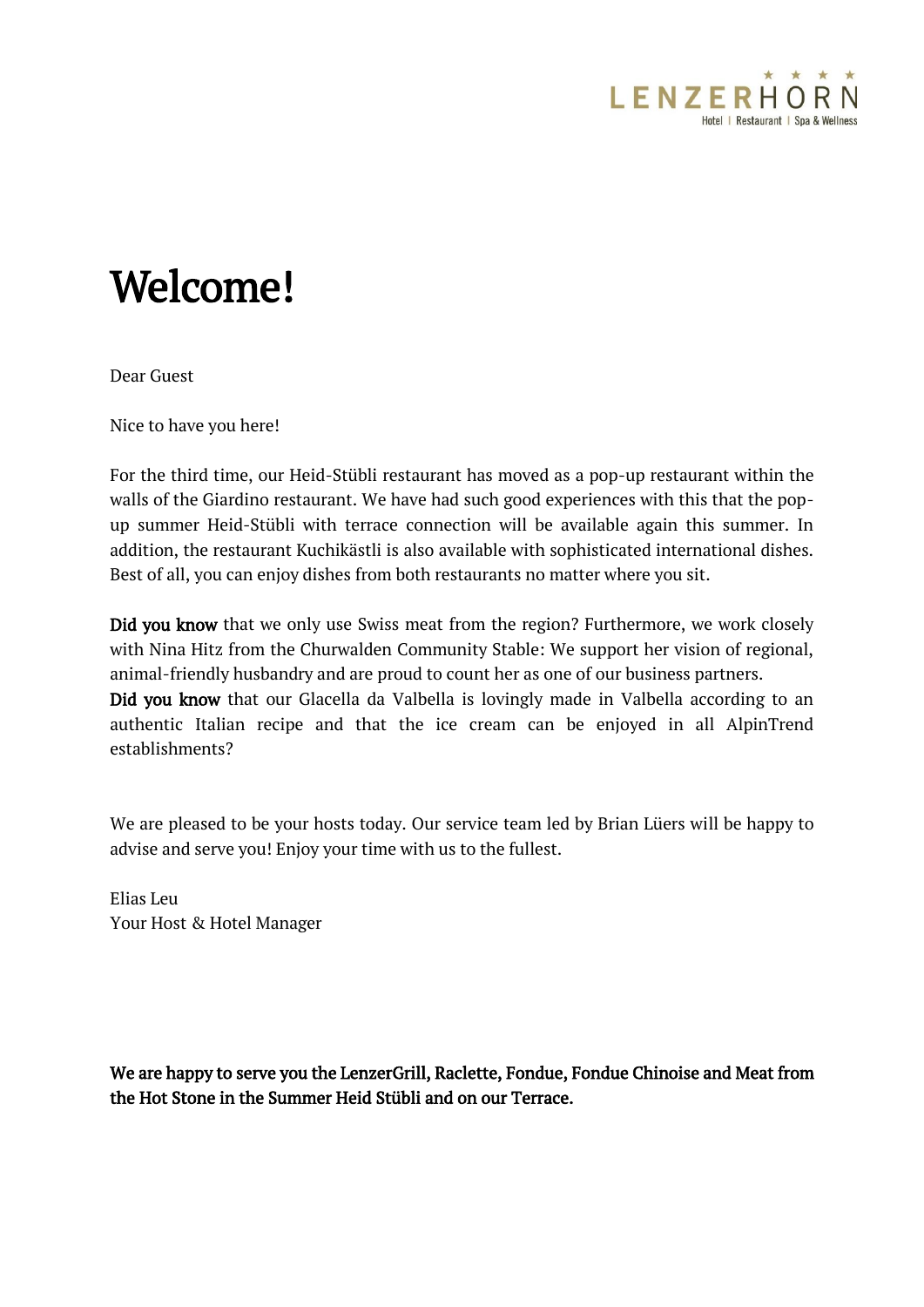# Restaurant Kuchikästli



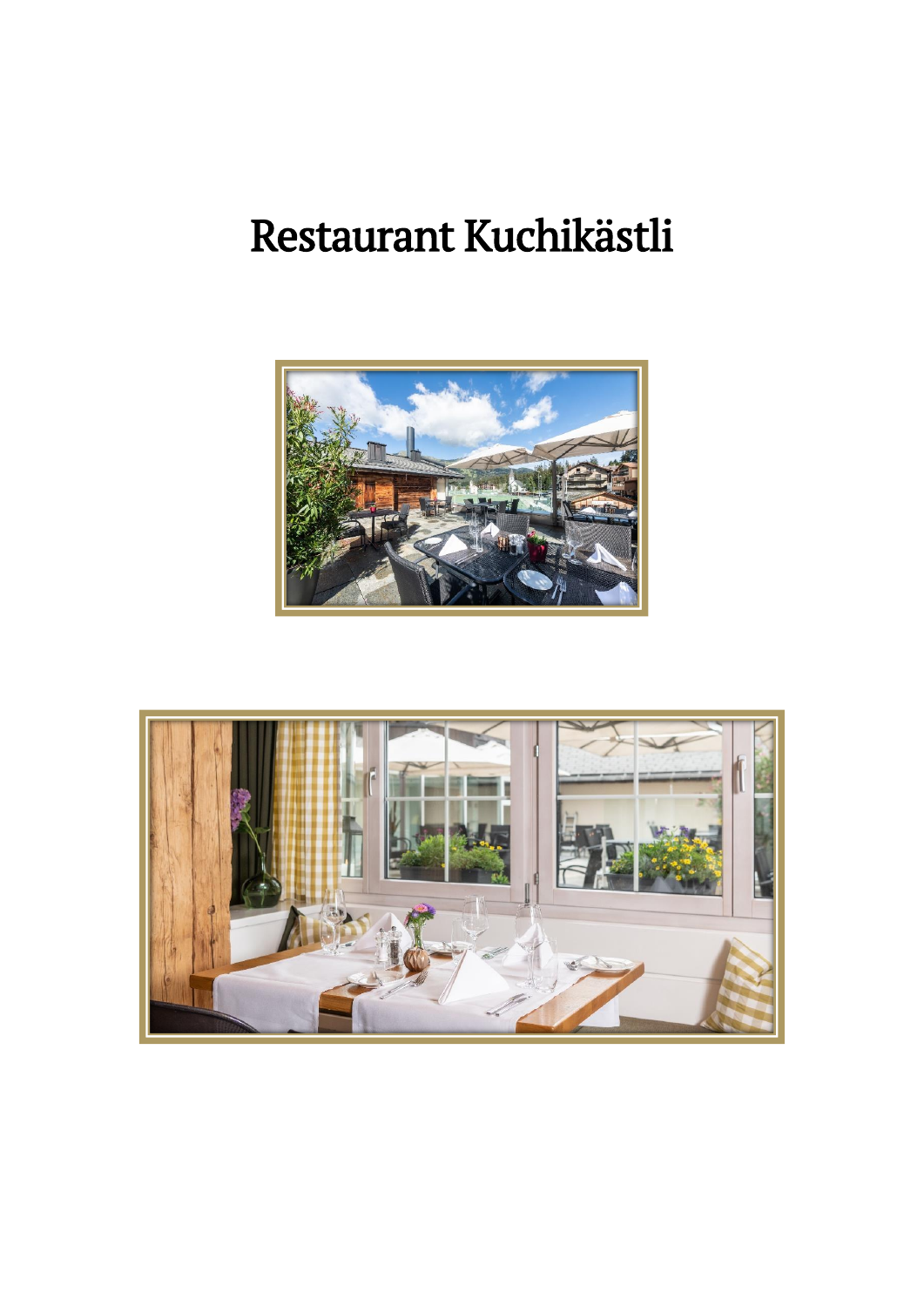## **STARTERS**

| Colourful Leaf Salad 1/7/9/10/11<br>with Homemade, Italian Dressing<br>or Orange Dressing |                                         | 10 |
|-------------------------------------------------------------------------------------------|-----------------------------------------|----|
| Mixed Salad 1/7/9/10/11<br>with Homemade, Italian Dressing<br>or Orange Dressing          |                                         | 12 |
| Beef Tatare classic or devilish (hot) 1/7/9/10/11                                         | 150 <sub>g</sub>                        | 30 |
| Finely chopped beef fillet with Shalotts, Gherkins,                                       | 90g                                     | 25 |
| Parsley, Egg Yolk, Garlic and Mustard<br>served with Toast and Butter                     | Surcharge Half Board large +10/small +5 |    |
| Tian with sautéed Shrimps 5/7/9                                                           |                                         | 24 |
| Small Cake of Mango and Avocado                                                           |                                         |    |
| with Tomato Coulis and Herbs                                                              |                                         |    |
| Quinoa with Cranberrys <sup>7/9</sup><br>with fermented Garlic, Feta and Mint             |                                         | 15 |
| Marinated Green Asparagus <sup>9</sup>                                                    |                                         | 19 |
| with Orangen Vinaigrette with Pink Grapefruit and Raw Ham                                 |                                         |    |
| <b>SOUP</b>                                                                               |                                         |    |
| Soup of the Day 7/9/10/12/13                                                              |                                         | 11 |
| Lemon Grass-Coconut Soup <sup>9/13</sup>                                                  |                                         | 13 |
| Cress Soup <sup>7/9</sup>                                                                 |                                         | 13 |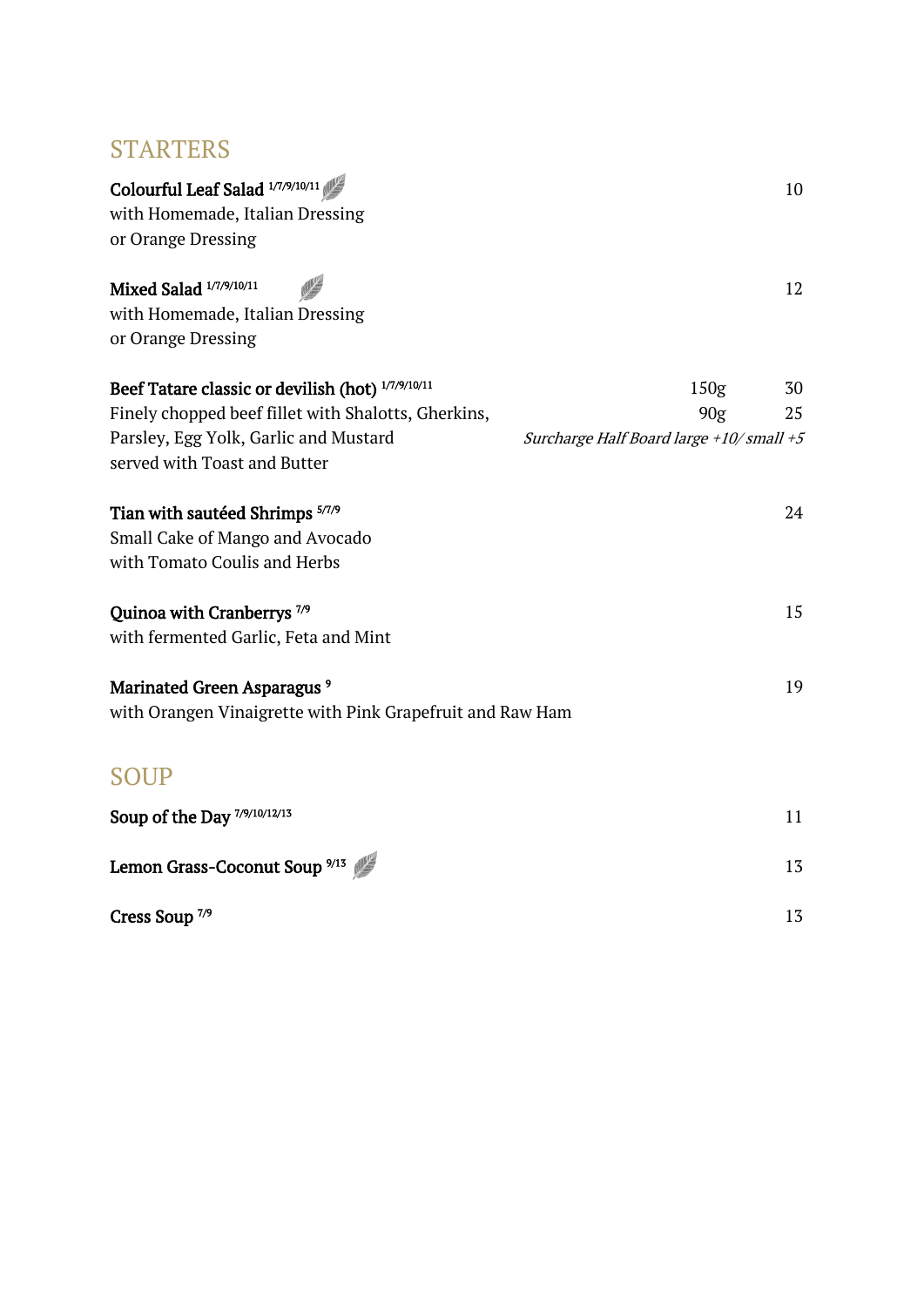## VEGETARIAN MAIN COURSE

| Sommerbowl 1/7/9/10/11                                                  | 17    |
|-------------------------------------------------------------------------|-------|
| with different Leaf Salads                                              |       |
| accompanied with Avocado, Buffalo Mozzarella, Pomegranate and Mango     |       |
| Red Thai Curry <sup>9/12/13</sup>                                       |       |
| in Coconutmilk Sauce with Corn, Sugar Pea, Spring Carrots and Asparagus | 24    |
| Coconut Polenta <sup>4/9/12/13</sup>                                    |       |
| with Pak Choi in Soja Broth and Vegetables                              | 24    |
| Lukewarm Hummus <sup>12/13</sup>                                        | 27    |
| with Tofu roasted in and glazed Vegetables                              |       |
| Add to you Dish:                                                        |       |
| <b>Chicken Stripes</b>                                                  | $+11$ |
| <b>Beef Fillet Cubes</b>                                                | $+19$ |
| 3 King Prawns                                                           | $+14$ |
| Tofu                                                                    | $+7$  |
|                                                                         |       |
| <b>MAIN COURSES WITH FISH</b>                                           |       |
| Roasted King Prawns «Aglio e Olio» 1/4/5/7/9                            | 36    |
| with Spaghetti, Olives, Pepperoncini, Garlic and Parmesan               |       |
| Sautéed Cod 3/7/9                                                       | 42    |

 $37/9$   $42$ 

on Carrot-Ginger Puree with Babyvegetables, Olives und Lime Espuma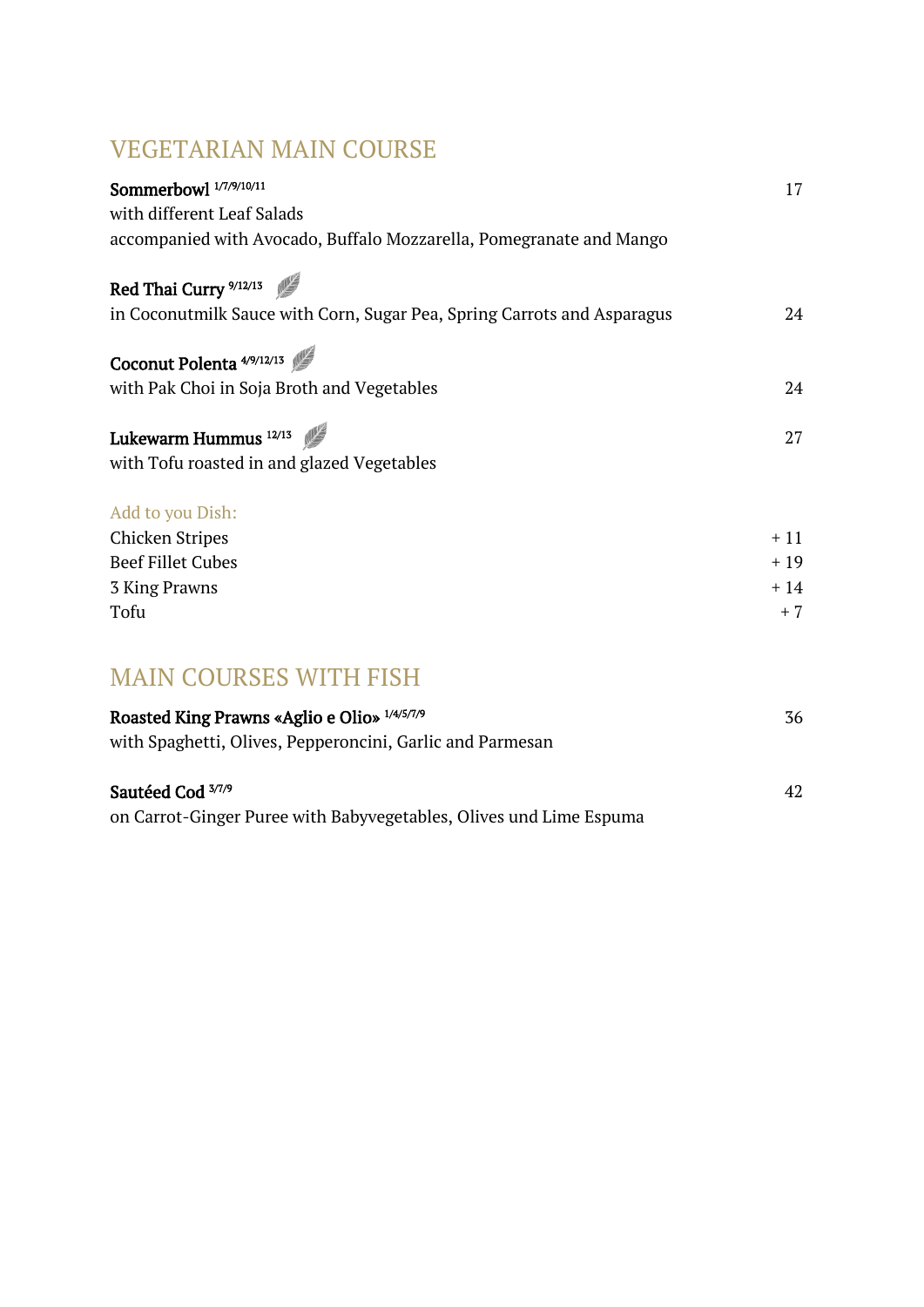## MAIN COURSES WITH MEAT

| Breaded Veal Escalope Viennese 1/4/7/8/10                  | 180 <sub>g</sub>                          | 48        |
|------------------------------------------------------------|-------------------------------------------|-----------|
| with seasinal Vegetables                                   | 120 <sub>g</sub>                          | 42        |
|                                                            | Surcharge Half Board larg +15 / small +10 |           |
| Portion Cranberry Jam                                      |                                           | On Demand |
| Homemade Lenzerhorn Sausage 7/9/10/11                      |                                           | 33        |
| with Grison's air-dried Meat and Raw Ham                   |                                           |           |
| served with Mediterranean Vegetables and Cranberry Mustard |                                           |           |
| Swiss Beef Entrecôte «Strindberg» 1/4/7/9/11               |                                           | 50        |
| with Onion-Mustard Crust                                   | Surcharge Half Board                      | $+1.5$    |
| on Port Wine Sauce and Vegetables                          |                                           |           |
| LenzerGRILL 5/7/9/10/11                                    | à discrétion                              | 69        |
| From 2 Persons. Price per Person.                          | Surcharge Half Board                      | $+1.5$    |
| Be your own Grill Master!                                  |                                           |           |

Pork, Beef, Veal, Raclette Cheese, various Sausages and marinated Chicken. In addition, pickled Vegetables, homemade Sauces and two side dishes of your choice - you decide how to prepare it.



#### All main courses are available with:

Jasmine Rice, French Fries, Vegetables, Potato Gratin, Coconut Polenta, Lukewarm Hummus, New Potatoes, Salad.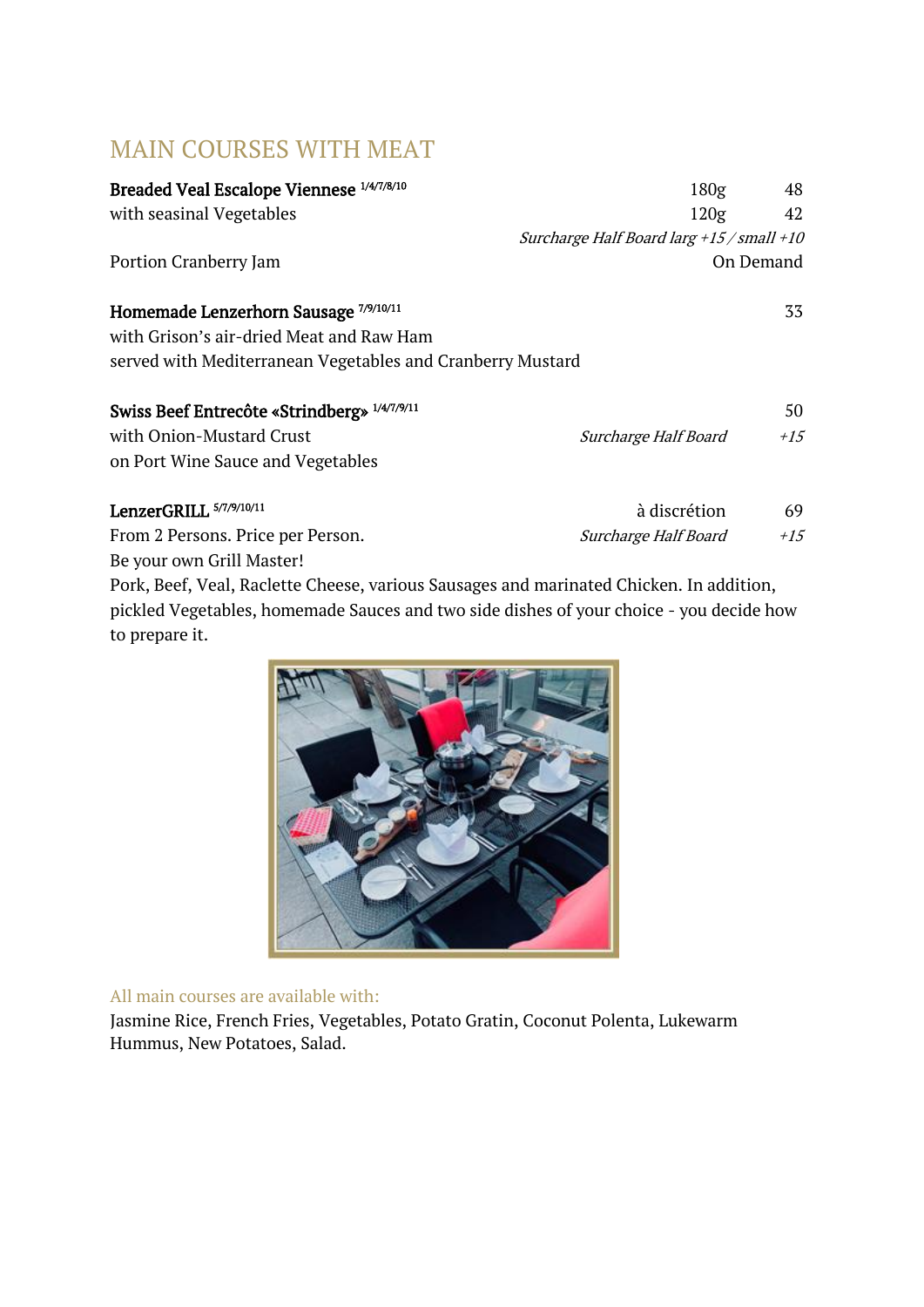

# **Pop-Up Summer Heid-Stübli**



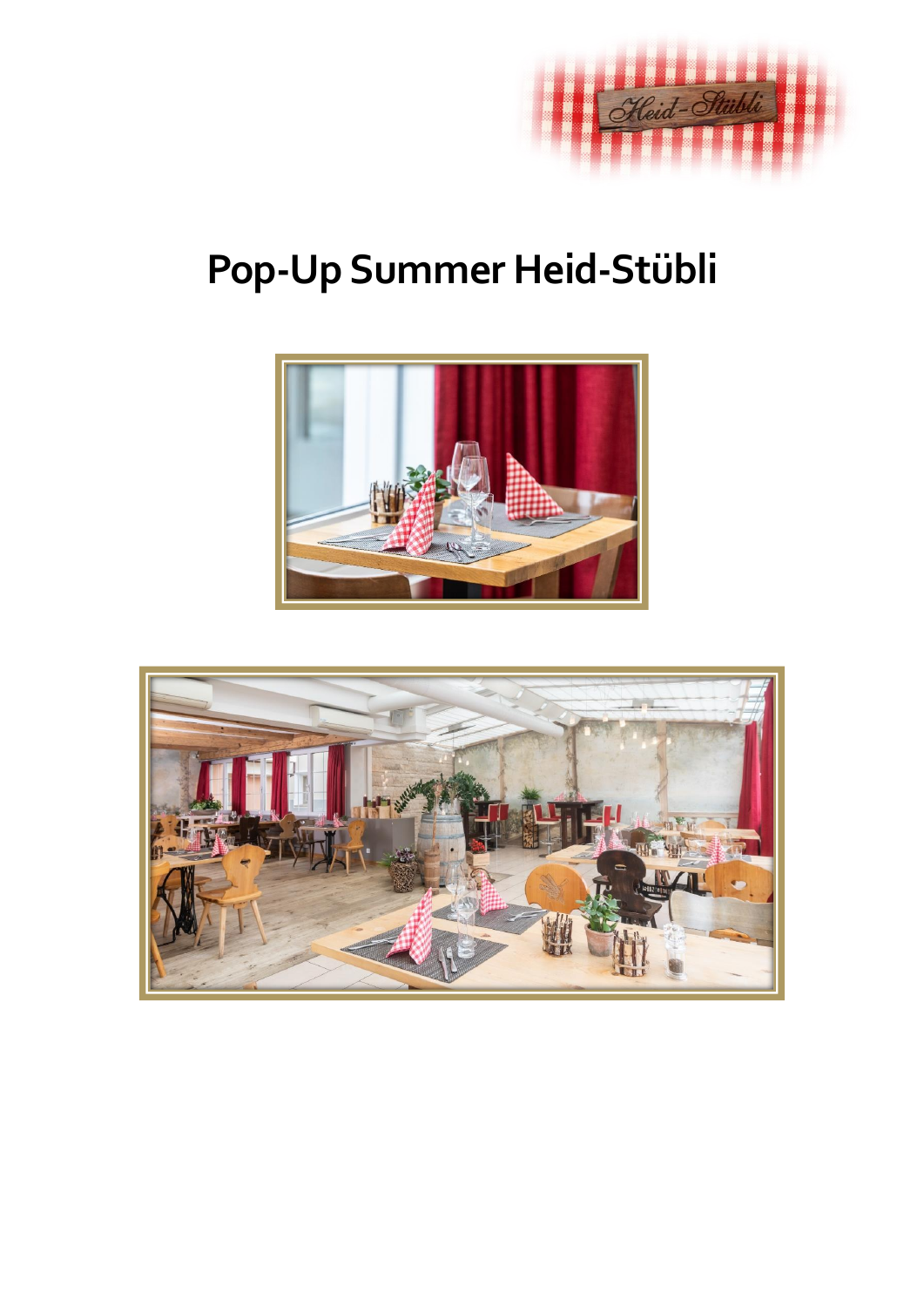## APPETIZERS

| Grisons's Plate with House-Bread 4/7/9/10/11                           | 2 Persons | 35 |
|------------------------------------------------------------------------|-----------|----|
| Grisons Meat Specialties from Bischi from Churwalden:                  | 1 Person  | 25 |
| Grison's air-dried Beef, Coppa, Salsiz, Raw Ham, Bacon                 |           |    |
| and Lenzerheide's Alpine Cheese, calssic Garnishes                     |           |    |
| Lenzerheide's Alpine Cheese Platter 7/9/10/11                          |           | 16 |
| Simple Sausage-Cheese Salad with Grisons Alpine Cheese 1/7/10/11       |           | 16 |
|                                                                        |           | 11 |
| Focaccia with Rosemary 4/8                                             |           | 11 |
| Goes well with any Appetizer or Starter                                |           |    |
| <b>SOUP</b>                                                            |           |    |
| Rich Grison's Barley Soup 4/7/9/10                                     |           | 13 |
| <b>SWISS SPECALITIES</b>                                               |           |    |
| Classic Rösti <sup>1/7/9/10</sup>                                      |           | 21 |
| with Ham and fried Egg and gratinated with Alpine Cheese               |           |    |
| Vegetarian Rösti 1/9/7/10                                              |           | 20 |
| with mediterranean Vegetables and gratinated with Raclette Cheese      |           |    |
| Classic Alpine Macaroni 1/4/7/9/10                                     |           | 18 |
| with Pasta, cubed Ham, Onions, creamy Cheese Sauce                     |           |    |
| served with Apple Puree                                                |           |    |
| $\bigodot$                                                             |           | 13 |
| Homemade Capuns <sup>1/4/7/9/10</sup>                                  |           | 25 |
| Spätzli Dough with Bacon in Chard Leafs, gratinated with Alpine Cheese |           |    |
|                                                                        |           | 14 |

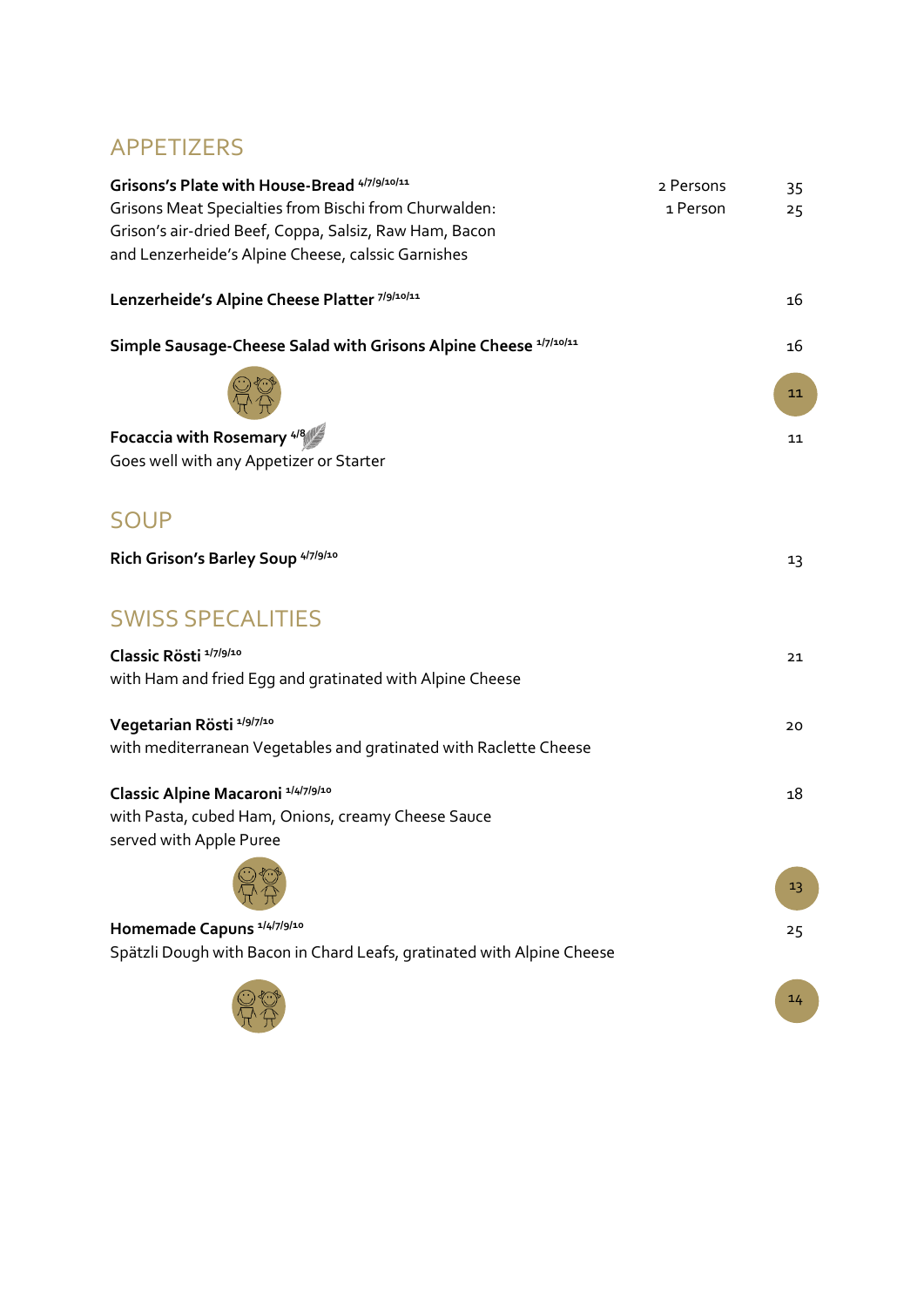## RACLETTE

| Raclette Candlelight - for the small Appetite 1/7/9/10/11                                                                 | 22                     |
|---------------------------------------------------------------------------------------------------------------------------|------------------------|
| 180g aromatic Raclette Cheese served with boiled Potatoes                                                                 |                        |
| Pearl Onions, Gherkins, Baby Corn, and marinated Mushrooms                                                                |                        |
| Raclette Candlelight à discrétion <sup>1/7/9/10/11</sup>                                                                  | 38                     |
| Aromatic Raclette Cheese served with boiled Potatoes                                                                      |                        |
| Pearl Onions, Gherkins, Baby Corn, and marinated Mushrooms                                                                |                        |
|                                                                                                                           | Per Year of Age<br>1.5 |
| Kids from 4 to 11 years old, are welcome to join the Raclette à discrétion from their Parents.                            |                        |
| <b>CHEESE FONDUE</b>                                                                                                      |                        |
| We serve our fondues for 1 person or more people.<br>250g fondue, with cubed bread and boiled potatoes. Price per Person. |                        |
| Classic Cheese Fondue 4/7/9/10                                                                                            | 26                     |
| Cheese Fondue with Bacon & roasted Onions <sup>4/7/9/10</sup>                                                             | 31                     |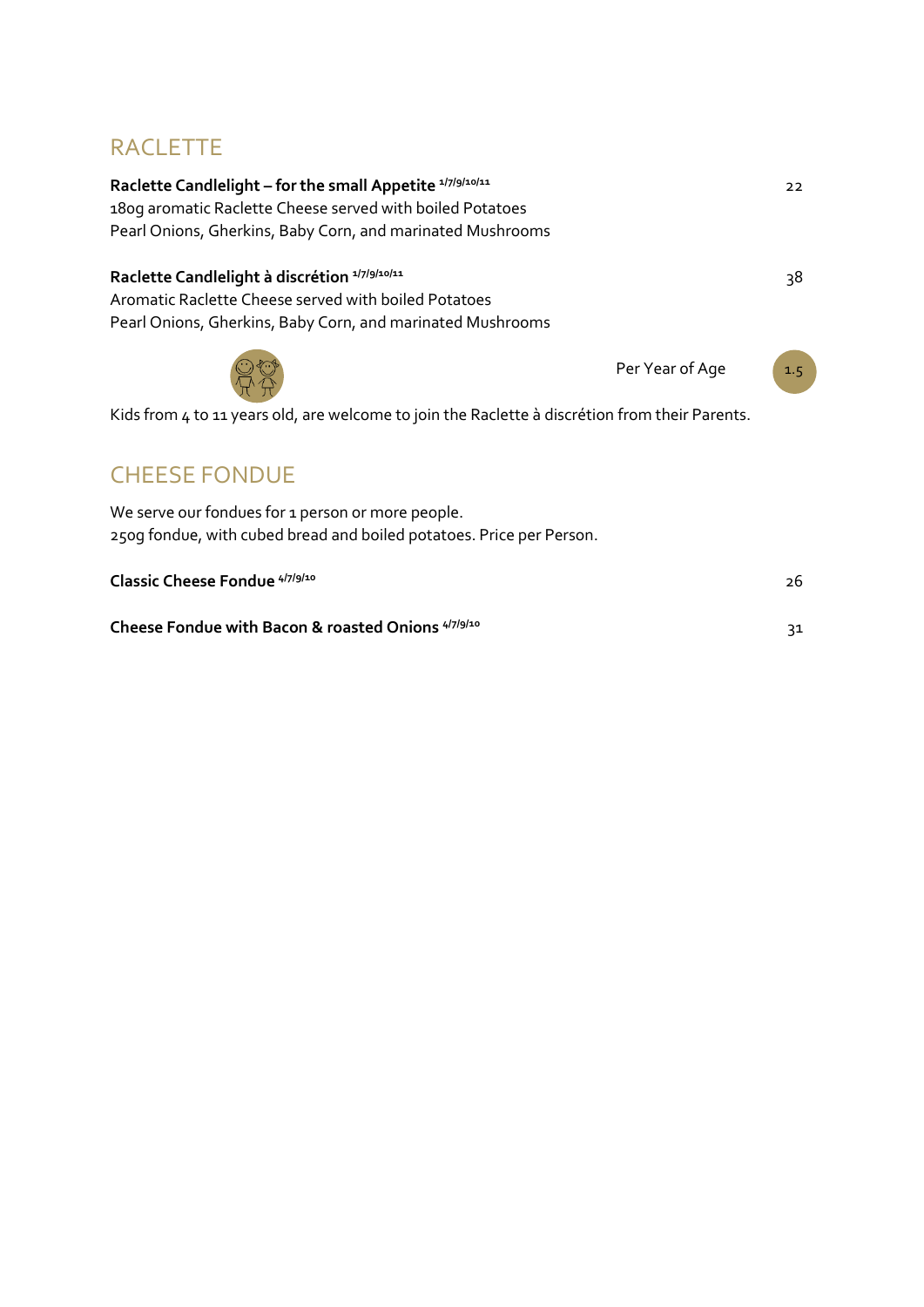## MEAT FROM THE HOT STONE

Have a pleasurable eating experience by grilling your own meat on a hot stone. Our hot stone meat is served per person and optionally with:

| <b>Beef Fillet</b>    | 200 <sub>g</sub><br>Surcharge Half Board | 48<br>$+10$ |
|-----------------------|------------------------------------------|-------------|
| <b>Pork Fillet</b>    | 200q                                     | 33          |
| <b>Chicken Breast</b> | 200q                                     | 23          |

Each meat is served with the following Sauces: Curry, Cocktail, Chimichurri und Tartar

#### Choose your Side Dishes:

| Fried Potatoes with Bacon and Onions <sup>7</sup><br>Portion | 6.5  |
|--------------------------------------------------------------|------|
| <b>French Fries</b><br>Portion                               | 6.5  |
| Crisp Rösti <sup>7</sup><br>from 2 Portions                  | 11.5 |
| White steamed Rice<br>Portion                                | 5.5  |
| Mediterranean Vegetables<br>Portion                          | 5.5  |
| Mixed Salad <sup>1/7/9/10/11</sup><br>Portion                | 6.5  |
| Leaf Salad 1/7/9/10/11<br>Portion                            | 6    |

## FONDUE CHINOISE À DISCRÉTION

Served at the table with everything your heart desires - let us spoil you! We serve our Fondue Chinoise from 2 persons. Price per Person.

| Fondue Chinoise à discrétion <sup>1/7/9/10/11</sup>                                 |                      | 56    |
|-------------------------------------------------------------------------------------|----------------------|-------|
| with Veal, Beef and Pork                                                            | Surcharge Half Board | $+10$ |
| served with pearl Onions, Gherkins,                                                 |                      |       |
| Baby Corn and pickled Mushrooms, as well as French Fries and Rice                   |                      |       |
| and our homemade Sauces: Curry, Cocktail, Chimichurri und Tartar                    |                      |       |
| We are happy to serve you the Fondue Chinoise with the following meat combinations: |                      |       |
| Curcharge for Eandus Chinoice with Voal only                                        |                      |       |

| Surcharge for Fondue Chinoise with yeal only     |                                       |       |
|--------------------------------------------------|---------------------------------------|-------|
| Surcharge for Fondue Chinoise with Beef only     |                                       |       |
| Surcharge for Fondue Chinoise with Veal and Beef |                                       | 8     |
|                                                  | Surcharge Half Board all Combinations | $+16$ |
|                                                  |                                       |       |

Kids from 4 to 11 years old,  $P$  extends the Per Year of Age  $\overline{2.5}$ are welcome to join the Fondue Chinoise à discrétion from their Parents.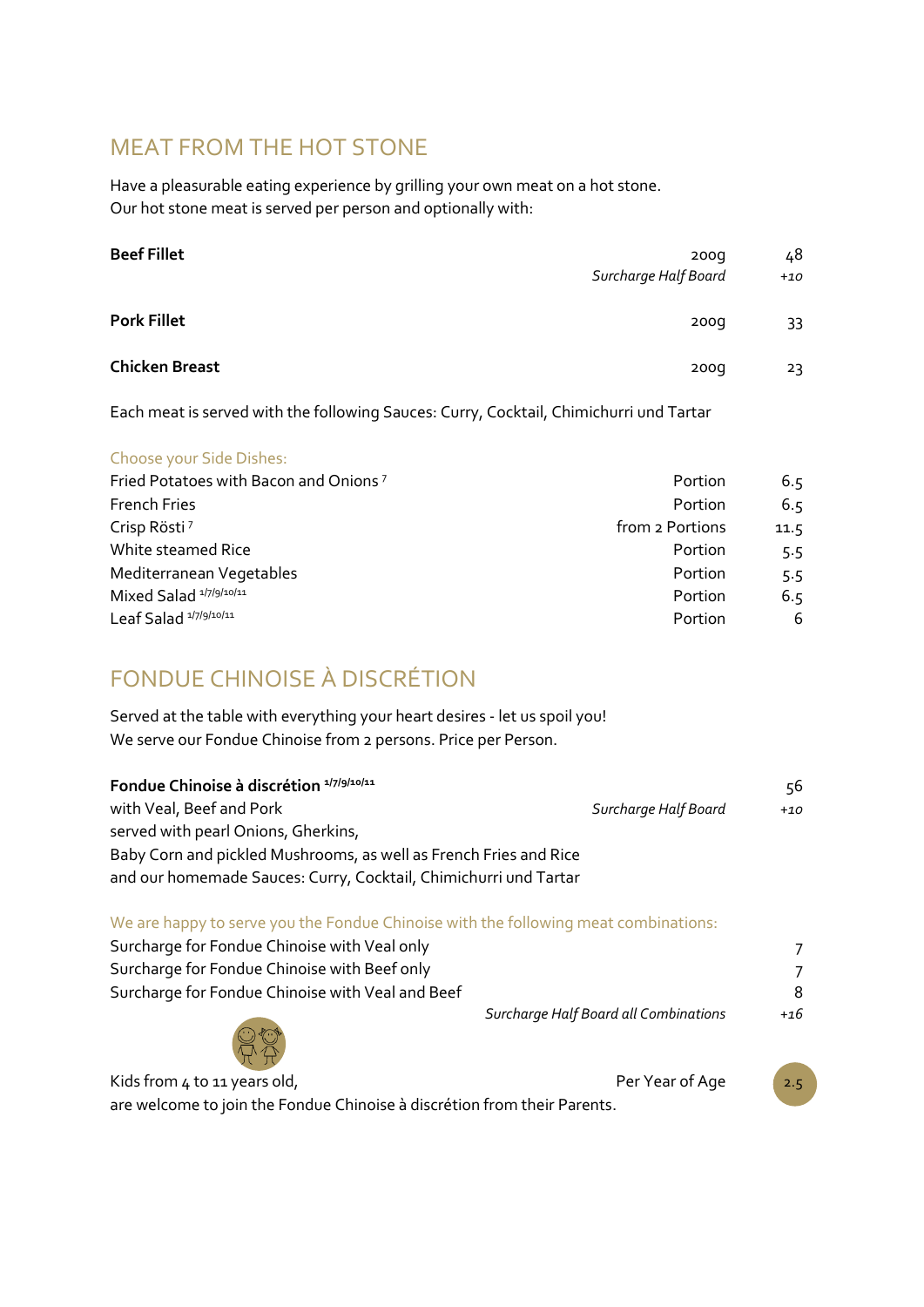## DELICOUS PIZZA FROM THE STONE OVEN

| Experience Italian flair.                                                      |      |
|--------------------------------------------------------------------------------|------|
| Our Pizzaiolo bakes your pizza fresh and with love!                            |      |
| Pizza Margherita 4/7/9                                                         | 16.5 |
| Tomato Sauce, Mozzarella and fresh Basil                                       |      |
| Pizza Prosciutto e Funghi 4/7/9                                                | 19.5 |
| Tomato Sauce, Mozzarella, Ham, Mushrooms and Oregano                           |      |
| Pizza Quattro Stagioni 4/7/9                                                   | 22   |
| Tomato Sauce, Mozzarella, Ham, Mushrooms, Bell Peppers,<br>Oregano and Olives  |      |
| Pizza Diavola 4/7/9/10                                                         | 22.5 |
| Tomato Sauce, Mozzarella, Salami picante, Onions, Garlic,<br>Oregano and Chili |      |
| Pizza Hawaii 4/7/9/10                                                          | 20.5 |
| Tomato Sauce, Mozzarella, Ham, Pinealpple and Curry                            |      |
| Pizza Calzone (covered) 4/7/9                                                  | 23   |
| Tomato Sauce, Mozzarella, Ham and Mushrooms                                    |      |
| Pizza Capo <sup>4/7/9</sup>                                                    | 19   |
| Tomato Sauce, Mozzarella, Zucchini, Eggplant, Bell Pepper and Mushrooms        |      |
| Pizza Bufala 4/7/9                                                             | 20   |
| Tomato Sauce, Buffalo-Mozzarella, Cherry Tomatoes and Basil                    |      |
| Farmers Pizza <sup>1/4/7/9</sup>                                               | 24.5 |
| Tomato Sauce, Mozzarella, Onions, Bacon, Egg,                                  |      |
| Lenzerheidner alpine Cheese and Oregano                                        |      |
| Pizza Parma 4/7/9                                                              | 24   |
| Tomatensauce, Mozzarella, Parmaschinken, Parmesan und Rucola                   |      |
| Pizza Quattro Formaggi 4/7                                                     | 23   |
| Tomato Sauce, Mozzarella, Gorgonzola, Goat Cheese and Parmesan                 |      |
| Pizza Mamma Mia 4/7/9                                                          | 22.5 |
| Tomato Sauce, Mozzarella, Salami picante, Mascarpone, Rocket and Parmesan      |      |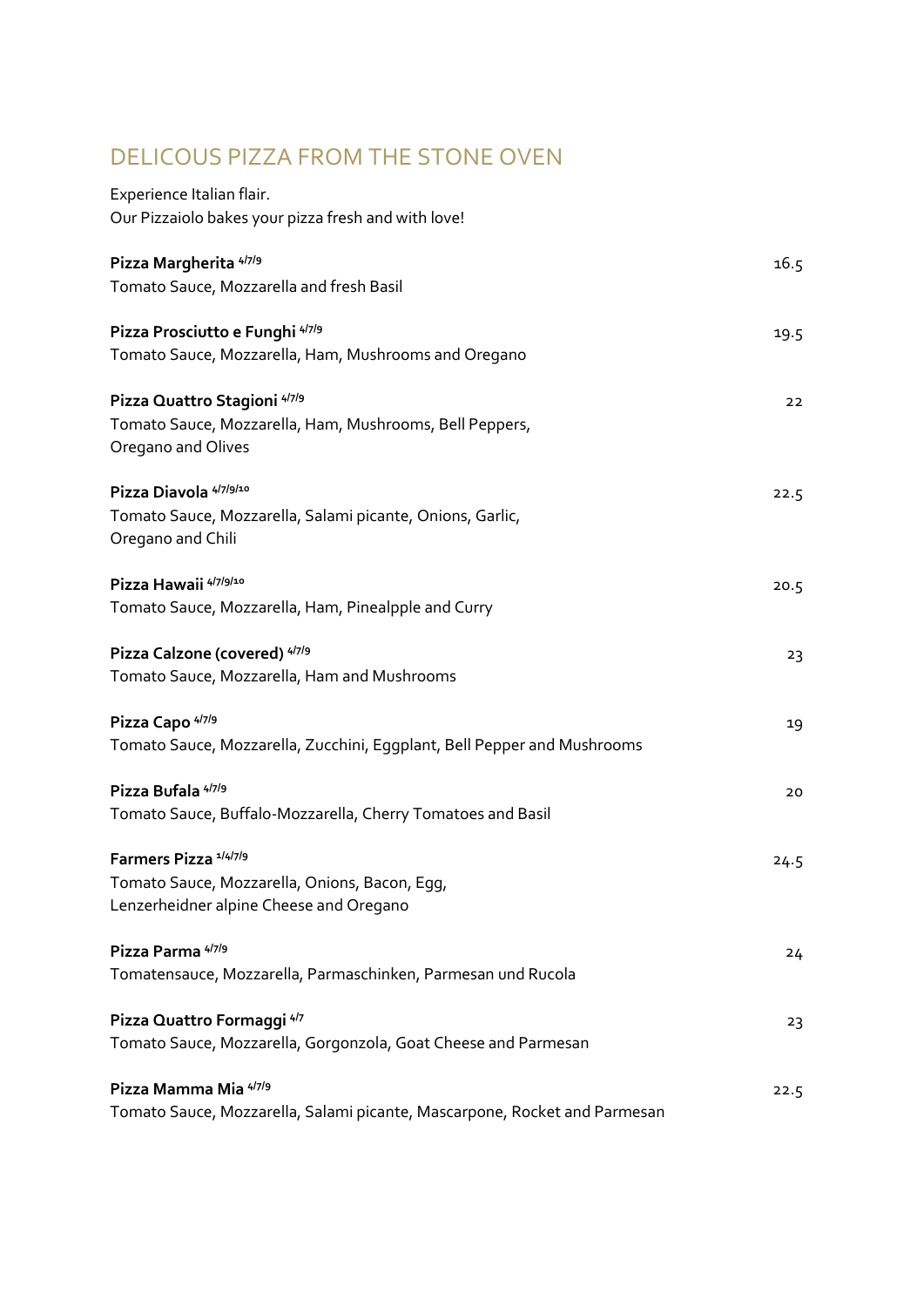| Pizza Tony 4/7/9                                                        | 23   |
|-------------------------------------------------------------------------|------|
| Tomato Sauce, Mozzarella, Goat Cheese, Bacon, Salami picante and Garlic |      |
| Pizza Milano <sup>4/7/9</sup>                                           | 21.5 |
| Tomato Sauce, Mozzarella, Bacon, Gorgonzola, Onions and Garlic          |      |
| Pizza Napoli 3/4/5/7/9                                                  | 19   |
| Tomato Sauce, Mozzarella, Capers, Olives and Anchovies                  |      |
| Pizza al Tonno 3/4/7/9                                                  | 20   |
| Tomato Sauce, Mozzarella, Tuna, Onions, Capers, Garlic and Oregano      |      |
| Pizza Stella 2.0 4/7/9                                                  | 26   |
| Mascarpone, Mozzarella, Salami, Cherry Tomatoes, Rocket and Parmesan    |      |
| Pizza al Pesto 4/7/9                                                    | 19   |
| Tomato Sauce, Mozzarella, Basil Pesto and Cherry Tomatoes               |      |
| Pizza Heid-Stübli 4/7/9                                                 | 27.5 |
| Tomato Sauce, Mozzarella, air-dried Grison Beef,                        |      |
| Lenzerheidner alpine Cheese and Porcini Mushrooms                       |      |
|                                                                         | 11.5 |

**Biene Maja 4/7/9** Tomato Sauce and Mozzarella

**Mickey Mouse 4/7/9** Tomato Sauce, Mozzarella and Ham

**Pinocchio 4/7/9** Tomato Sauce, Mozzarella and Salami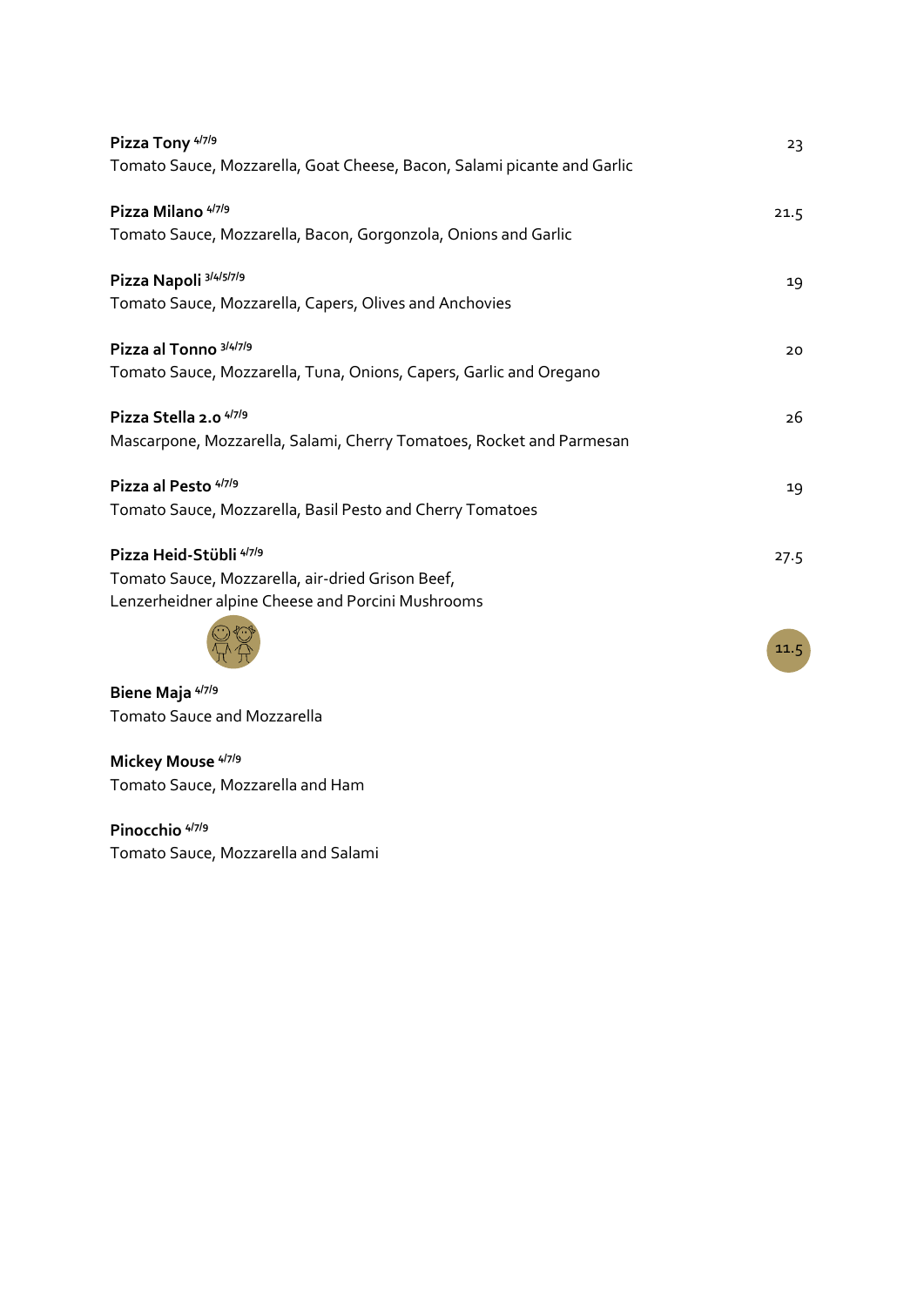### **DESSERTS**

**Piña Colada Panna Cotta 7/9** 11 Coconut Cream with Pineapple

**French Leom Tartewith Sorbet**  $1/4/7/9$  15

**Homemade Tiramisù** <sup>1/4/7/9</sup> 14

Apple Strudel with Vanilla Sauce <sup>1/4/7/8/9</sup> 13

### ICE CREAM

The idea of house made ice cream arose from the AlpinTrend group motto «expect more». For you, our guest, only the best is enough! The Glacella is produced in the Posthotel Valbella for all AlpinTrend businesses. Glacella da Valbella is experienced and lived – house made and exclusively produced with Swiss milk from the region. Whether in the restaurants, on the terrace or as take away – Glacella da Valbella always tastes good.

| Coupe Denmark 1/7/8/9/13<br>Vanilla Ice Cream with Chocolate Sauce,<br>whipped Cream and Almond Chips          | small | 14<br>10 |
|----------------------------------------------------------------------------------------------------------------|-------|----------|
| Heisse Liebe <sup>1/7/9</sup><br>Vanille- mit heissen Waldbeeren und Rahm                                      | small | 15<br>11 |
| Stirred Ice Coffee 1/7/8<br>Vanilla Ice Cream with hot Espresso and whipped Cream                              | small | 14<br>10 |
| Grison's Coupe <sup>1/7/8</sup><br>Vanilla- and Walnut Ice Cream<br>With caramelised Walnuts and whipped Cream | small | 14<br>10 |
| Scoop of Ice Cream 1/2/7/8                                                                                     |       | 3.5      |

| with whipped Cream   | $+1.5$ |
|----------------------|--------|
| with Chocolate Sauce | $+2$   |
| with Vodka           | + 5    |
|                      |        |

#### Ice Cream Flavours

Vanilla, Strawberry, Chocolate, Coffee, Stracciatella, Walnut, Mango and Lemon Sorbet



**Dino 1/7/8** Funny Animal Figure filled with Vanilla Ice Cream and Caramel Sauce

**Twitty** <sup>1/7/8</sup> Funny Animal Figure filled with Ice Cream